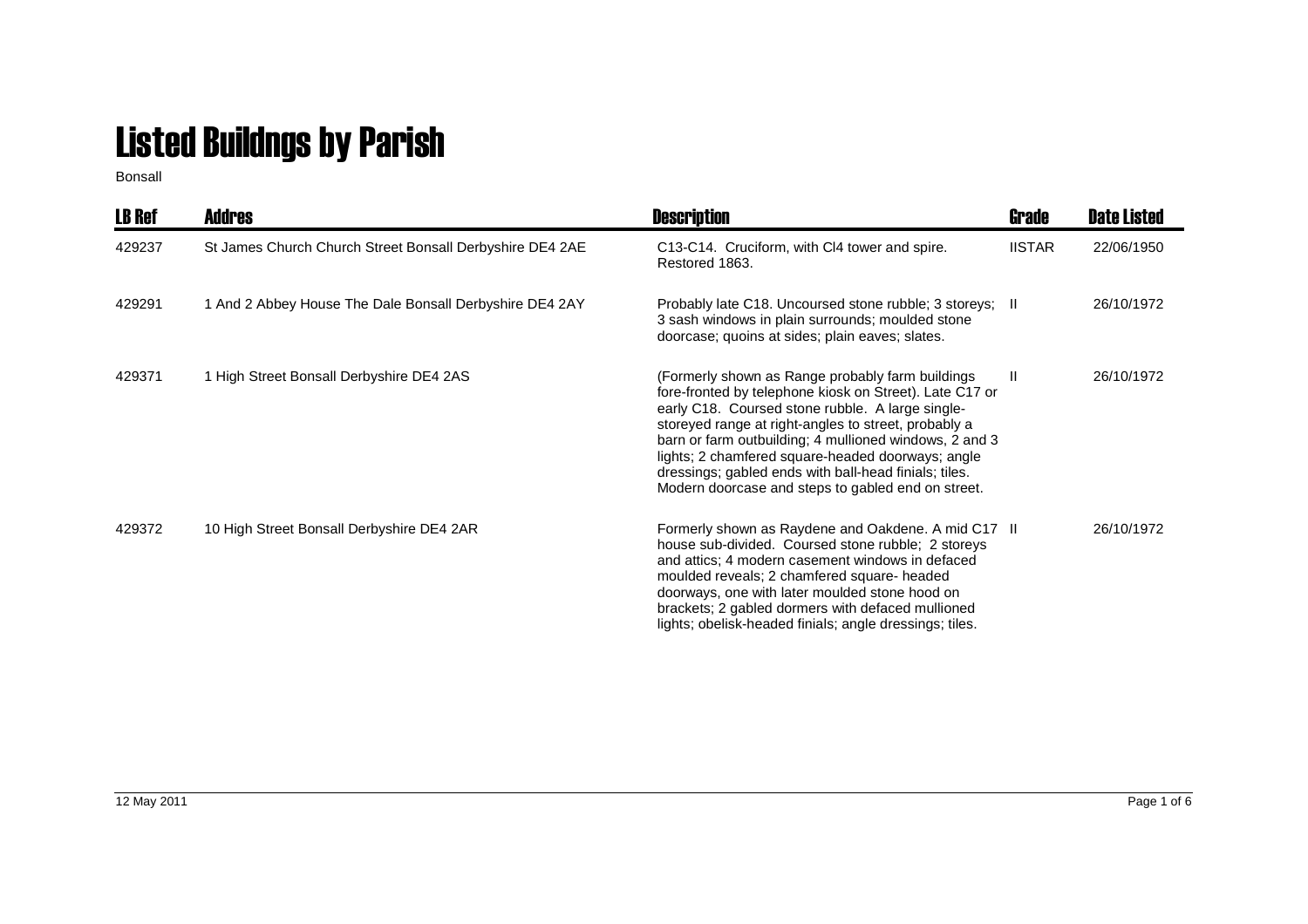| <b>LB Ref</b> | Addres                                                   | <b>Description</b>                                                                                                                                                                                                                                                                                                                                                                                                                                                                                                        | <b>Grade</b>  | <b>Date Listed</b> |
|---------------|----------------------------------------------------------|---------------------------------------------------------------------------------------------------------------------------------------------------------------------------------------------------------------------------------------------------------------------------------------------------------------------------------------------------------------------------------------------------------------------------------------------------------------------------------------------------------------------------|---------------|--------------------|
| 429375        | Bonsal Manor 9 High Street Bonsall Derbyshire DE4 2AS    | Circa 1670. Restored. Coursed stone rubble; 2<br>storeys; 1 2-light mullioned window above and below;<br>chamfered square-headed doorway. Advanced<br>gabled wing on left-hand side of 3 storeys and attic<br>has 1 altered 5-light mullioned window to ground floor,<br>1 4-light mullioned window to 2nd storey and 1 3-light<br>mullioned window above; moulded stone bands.<br>Moulded cornices; stone gabled ends; old stone tiles.<br>Contains original internal wood shutters and window<br>pelmets with pendants. | Ш             | 22/06/1950         |
| 429810        | Sycamore House 76 High Street Bonsall Derbyshire DE4 2AR | Late C18. Coursed stone rubble, part roughcast; 2<br>storeys; 3 sash windows in plain surrounds; plain<br>eaves; coped end gables with kneelers and stone<br>stacks; slates. Recessed wing at rear and late C19<br>wing behind this. Wrought iron railings to front garden<br>surmounting a high retaining wall, convex on plan, of<br>coursed stone rubble.                                                                                                                                                              | H.            | 26/10/1972         |
| 429812        | Slinter Wood Via Gellia Road Bonsall Derbyshire DE4 2AJ  | Circa 1760. A simple 2-storeyed cottage of stone<br>rubble which was originally Richard Arkwright's<br>sawmill having 5 C19 casement windows and later<br>tiled roof. To left of south side a stone enclosure with<br>sheet tin roof, containing small disused undershot<br>wheel having open wooden spoons. Attractively<br>situated in a wooded hollow below the road,<br>dominated by Slynn Tor.                                                                                                                       | Ш             | 26/10/1972         |
| 429853        | The Cross Yeoman Street Bonsall Derbyshire               | Late C14 or early C15 shaft with ball-head (added<br>1671) on graduated circular base of 13 steps.                                                                                                                                                                                                                                                                                                                                                                                                                        | <b>IISTAR</b> | 22/06/1950         |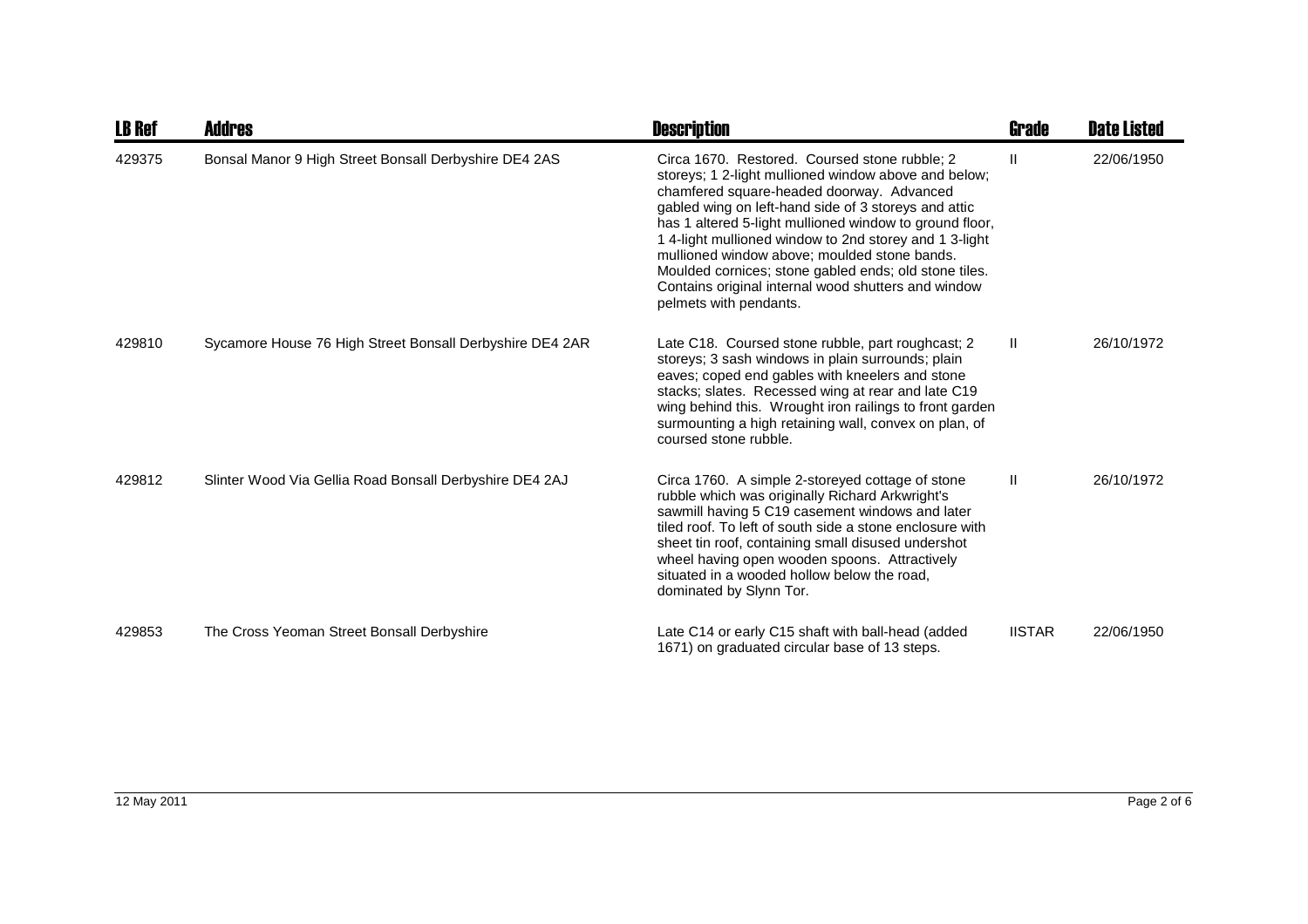| <b>LB Ref</b> | Addres                                                              | <b>Description</b>                                                                                                                                                                                                                                                                                                                                                                                                                                                                                                                                                                                                                                                                                                                                                                                                                                                                                                                                                                                                                                                                           | <b>Grade</b>  | <b>Date Listed</b> |
|---------------|---------------------------------------------------------------------|----------------------------------------------------------------------------------------------------------------------------------------------------------------------------------------------------------------------------------------------------------------------------------------------------------------------------------------------------------------------------------------------------------------------------------------------------------------------------------------------------------------------------------------------------------------------------------------------------------------------------------------------------------------------------------------------------------------------------------------------------------------------------------------------------------------------------------------------------------------------------------------------------------------------------------------------------------------------------------------------------------------------------------------------------------------------------------------------|---------------|--------------------|
| 429854        | Kings Head Public House Yeoman Street Bonsall Derbyshire DE4<br>2AA | Nos 62 to 66 (even) (King's Head Public House) No<br>62 (King's Head Public House): Circa 1675. Coursed<br>stone rubble; 2 storeys and attics; 1 3-light mullioned<br>window with C18 glazing; gabled dormer with 3-light<br>mullioned window; advanced gabled wing on left-hand<br>side with 3-light mullioned window; angle dressings;<br>stone-coped gable ends; modern tiles; ball-headed<br>finials throughout on gables. Nos 64 and 66: Formerly<br>shown as Cottage Range abutting King's Head Public<br>House on east. Late C17 or early C18. Coursed stone<br>rubble; 2 storeys and attics; 4 modern casement<br>windows in plain surrounds; 2 chamfered square-<br>headed doorways, that on left-hand side with modern<br>porch; small original lights at rear and a 3-light<br>mullioned window in gabled end; angle dressings.                                                                                                                                                                                                                                                   | Ш             | 26/10/1972         |
| 430955        | Yew Tree Farm The Dale Bonsall Derbyshire DE4 2AY                   | Small outbuilding converted to framework knitters<br>workshop and with privy and pigsty added. Dated 'ISF<br>1737'; the alterations and additions probably early<br>C19. Coursed and rubble limestone with pink gritstone<br>dressings; stone slate and Staffordshire blue tile roof.<br>2 storeys, single cell with lean-to addition against rear.<br>Front: coursed limestone; central doorway bonded<br>ashlar surround and datestone over. External stone<br>steps on right rise to 1st floor having plank door on<br>right of three 12-pane casements set beneath the<br>wall-plate. Moulded kneelers and ashlar gable<br>copings. Rear: lean-to pigsty has walled enclosure<br>with 2 feeding troughs in south side and iron-plate<br>door to north. Main building has 4-light window to 1st<br>floor, 3 lights retain 12-pane casements; a fragment<br>of moulded eaves band at each end. Interior: small<br>1st floor fireplace, the fire capped beneath tiles. Rare<br>workshop of its kind given additional interest by the<br>C18 origin of the building. Listed for Group Value. | $\mathbf{II}$ | 23/01/1992         |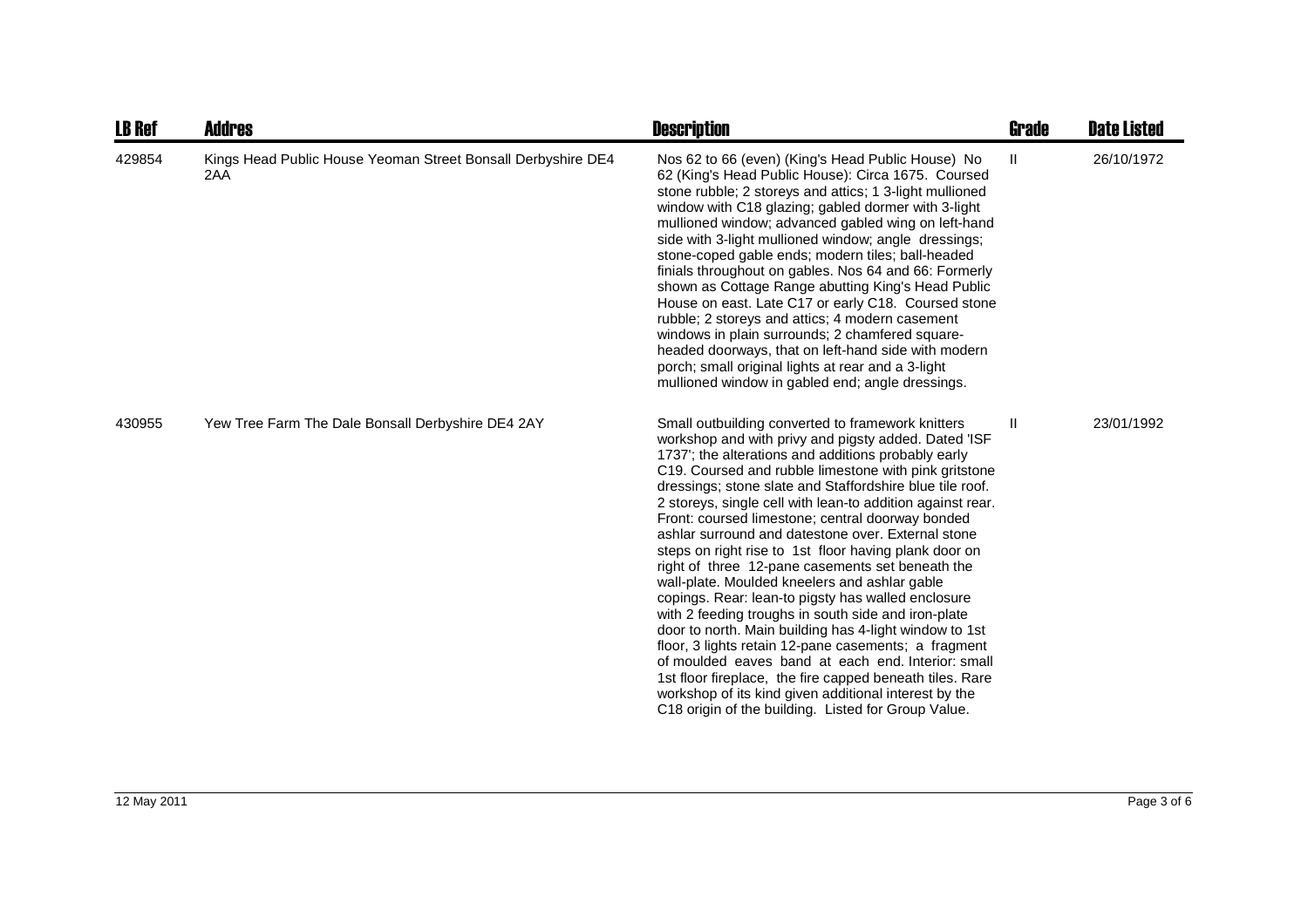| <b>LB Ref</b> | Addres                                                                    | <b>Description</b>                                                                                                                                                                                                                                                                                                                                                                                                                                                                                                                                                                                                                                                                                                                                                                                                                                                                                                                                                                                                                                                                                                                                                                                                                                             | Grade        | <b>Date Listed</b> |
|---------------|---------------------------------------------------------------------------|----------------------------------------------------------------------------------------------------------------------------------------------------------------------------------------------------------------------------------------------------------------------------------------------------------------------------------------------------------------------------------------------------------------------------------------------------------------------------------------------------------------------------------------------------------------------------------------------------------------------------------------------------------------------------------------------------------------------------------------------------------------------------------------------------------------------------------------------------------------------------------------------------------------------------------------------------------------------------------------------------------------------------------------------------------------------------------------------------------------------------------------------------------------------------------------------------------------------------------------------------------------|--------------|--------------------|
| 430956        | Yew Tree Farm The Dale Bonsall Derbyshire DE4 2AY                         | Farmhouse. Mid C17, rebuilt mid C18, dated 1723.<br>Rubble and coursed limestone with gritstone quoins,<br>Welsh slate roof. 3 storeys, 3 windows to 1st floor;<br>C19 lean-to against right return. C17 ground floor has<br>pink gritstone quoins and original moulded, quoined<br>doorway to far right; above the door a plaque with<br>eroded initials and date 1723'. To left of door is a<br>former 3-light chamfered, mullioned window with its sill<br>cut through and C20 casement inserted; blocked C19<br>doorway near centre of house; present door in broad<br>opening beyond. 1st floor: buff gritstone quoins. Single-<br>light window flanked by 2-light windows in tall square-<br>cut sandstone surrounds with their mullions removed.<br>2nd floor: windows as 1st floor but smaller and intact.<br>Chamfered eaves band, ashlar gable copings and<br>brick end stacks. Rear has remains of various C17<br>windows. Interior: oak ceiling beams to ground floor;<br>fireplace bressumer beam at right end. 1st floor:<br>original boarding said to be beneath present pine<br>boards; thick splats to landing balustrade; elm<br>boarded door to right end room. 2nd floor: original joist<br>structures, no boards. Listed for Group Value. | $\mathbf{H}$ | 23/01/1992         |
| 442186        | Telephone Call Box Opposite The Barley Mow The Dale Bonsall<br>Derbyshire | Telephone kiosk. Type K.6. 1935. Designed by Sir<br>Giles Gilbert Scott. Made by various contractors. Cast<br>iron. Square kiosk with domed roof. Unperforated<br>crowns to top panels and margin light glazing to<br>windows and door.                                                                                                                                                                                                                                                                                                                                                                                                                                                                                                                                                                                                                                                                                                                                                                                                                                                                                                                                                                                                                        | H.           | 14/12/1995         |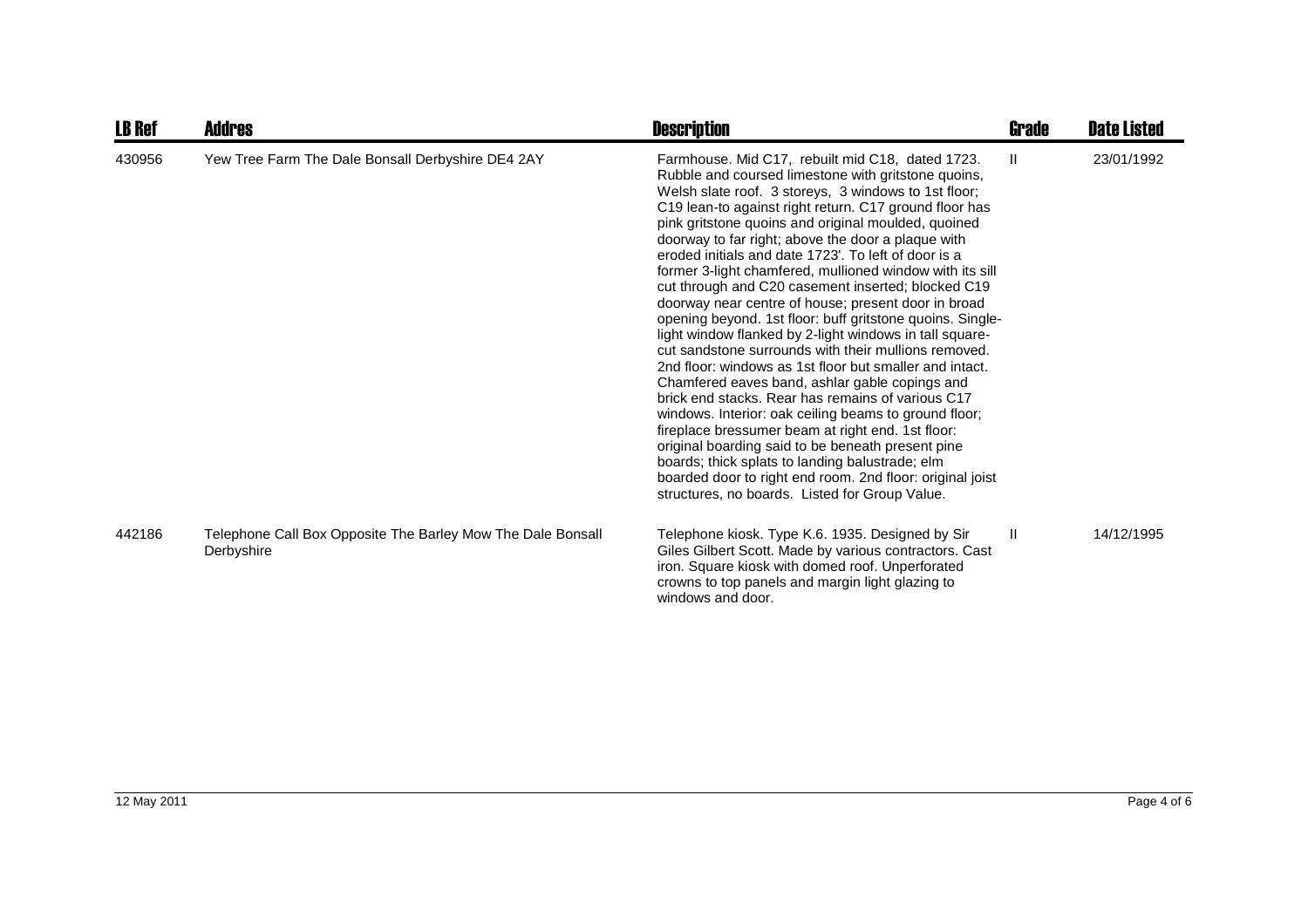| <b>LB Ref</b> | <b>Addres</b>                                                   | <b>Description</b>                                                                                                                                                                                                                                                                                                                                                                                                                                                                                                                                                                                                                                                                                                                                                                                                                                                                                                                                                                                                                                                                                                                                                                                                                                                                                                                                                                                                                                                                                                                                                                                                                                                                                                                                                                                                                                                                                                                                                                                                                                                                                                                                                                                                      | <b>Grade</b> | <b>Date Listed</b> |
|---------------|-----------------------------------------------------------------|-------------------------------------------------------------------------------------------------------------------------------------------------------------------------------------------------------------------------------------------------------------------------------------------------------------------------------------------------------------------------------------------------------------------------------------------------------------------------------------------------------------------------------------------------------------------------------------------------------------------------------------------------------------------------------------------------------------------------------------------------------------------------------------------------------------------------------------------------------------------------------------------------------------------------------------------------------------------------------------------------------------------------------------------------------------------------------------------------------------------------------------------------------------------------------------------------------------------------------------------------------------------------------------------------------------------------------------------------------------------------------------------------------------------------------------------------------------------------------------------------------------------------------------------------------------------------------------------------------------------------------------------------------------------------------------------------------------------------------------------------------------------------------------------------------------------------------------------------------------------------------------------------------------------------------------------------------------------------------------------------------------------------------------------------------------------------------------------------------------------------------------------------------------------------------------------------------------------------|--------------|--------------------|
| 475255        | Bonsall Baptist Chapel Yeoman Street Bonsall Derbyshire DE4 2AA | Non-Conformist chapel, attached railings, entrance<br>gatepiers and boundary walls. Dated 1824, with minor<br>late C20 alterations. Roughcast rubble limestone with<br>ashlar gritstone dressings and a Staffordshire Blue<br>clay tile roof covering. PLAN: Simple linear plan,<br>aligned north-south with east side wall entrance and<br>north gallery. FRONT (east) ELEVATION: 3 bay front,<br>with tall semi-circular arch- headed windows set within<br>ashlar surrounds with keyblocks and projecting cills.<br>Small-paned cast iron window frames with each<br>radiating bars to the arched head, set above a pivoted<br>6-pane opening light. To the right-hand end, semi-<br>circular arch headed doorway with keylock, fanlight<br>and 6-panel door. Above the doorway, a plaque which<br>reads "BAPTIST 1824". 2 tall windows to south gable,<br>and 2 shallow arch-headed windows to upper part of<br>the north gable light the north gallery. INTERIOR:<br>Entrance leads into lobby to the rear of the chapel,<br>from which a plain stick baluster stair gives access to<br>the gallery, which retains contemporary tiered<br>benching. Plain gallery front. At ground floor level,<br>panelled settles separate the body of the chapel from<br>the entrance lobby. Dado boarding to chapel walls,<br>and simple central pulpit with ball finials above<br>boarded frontage. SETTING: To the front of the<br>chapel are spear-headed railings which enclose the<br>frontage plot' extending eastwards to the entrance<br>gatepiers which are of square section with depressed<br>pyramidal caps, the left-hand pier supporting a metal<br>lamp fitting. Railed entrance gate with mid rail.<br>Attached rubble limestone boundary walls set at angle<br>to define entrance area, then extending south and<br>north, with plain flat coping. HISTORY: The chapel<br>was originally built as a preaching station of the<br>Baptist Church of nearby Wirksworth. A little altered<br>example of an early C19 Baptist chapel, serving a<br>small rural mixed industrial and agricultural<br>community, which demonstrates, both externally and<br>internally, the characteristic simplicity and modesty of | Ш            | 23/06/1999         |